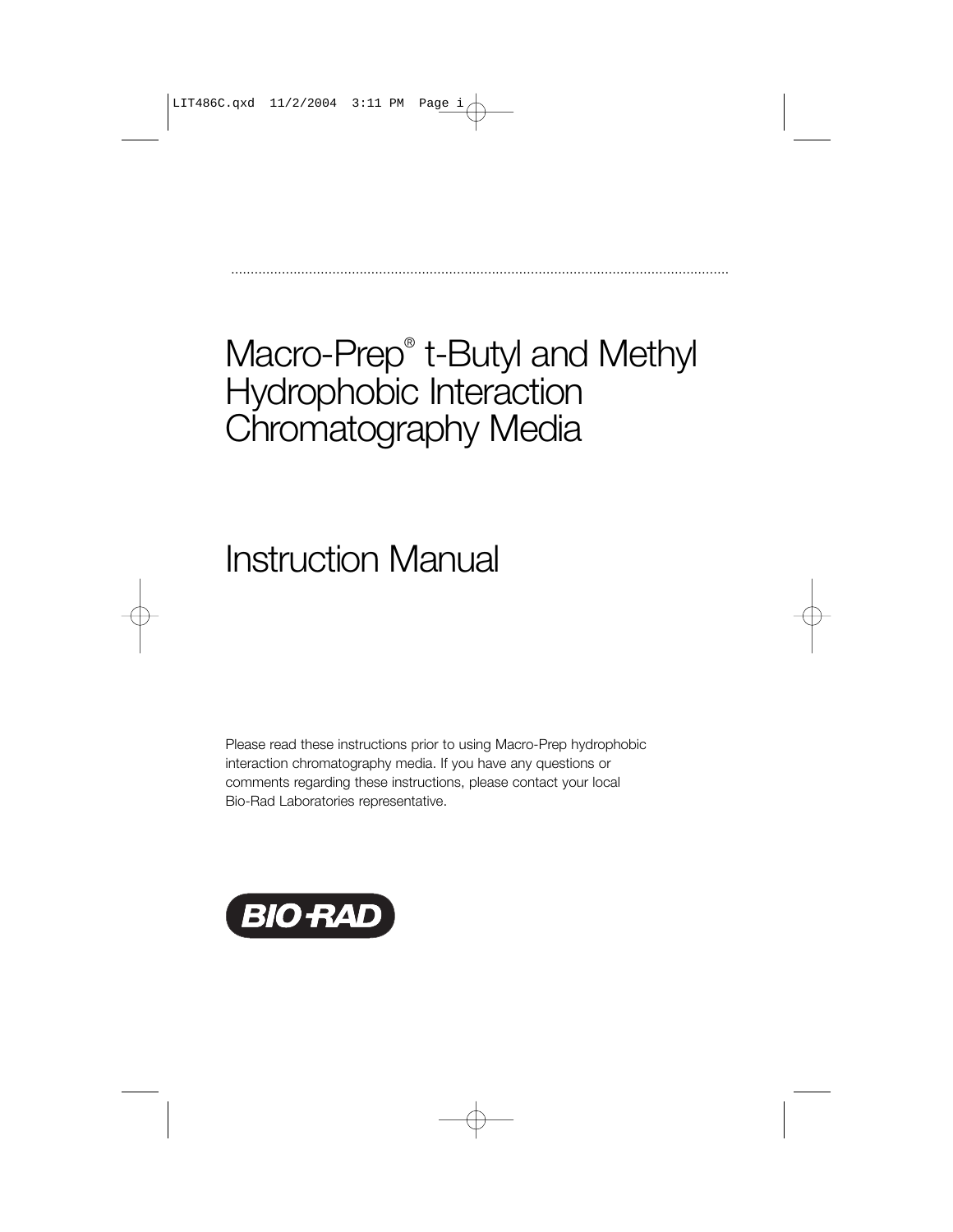## Table of Contents

| <b>Section 1</b> |                                 |
|------------------|---------------------------------|
| <b>Section 2</b> |                                 |
| <b>Section 3</b> |                                 |
| <b>Section 4</b> | <b>Technical Specifications</b> |
| <b>Section 5</b> |                                 |
| <b>Section 6</b> |                                 |
| <b>Section 7</b> | Column Packing Evaluation5      |
| <b>Section 8</b> | Operation and Maintenance 7     |
| <b>Section 9</b> |                                 |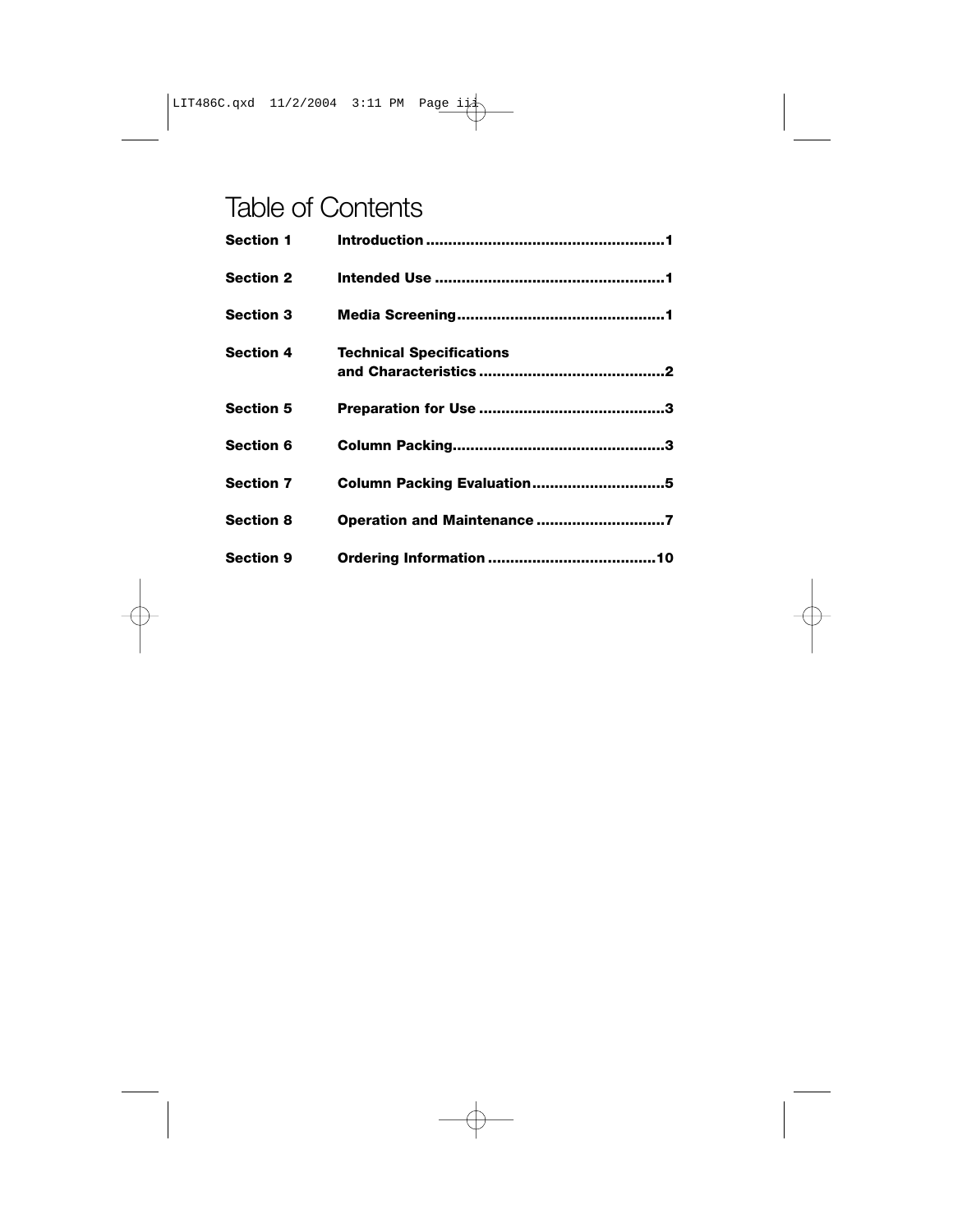## Section 1 Introduction

All Bio-Rad products are manufactured under an externally approved ISO 9001 quality system. Bio-Rad Laboratories guarantees product quality and performance of unopened product for 1 year from date of shipment. Regulatory support files are available for Macro-Prep hydrophobic interaction chromatography (HIC) media. If you need assistance validating the use of Macro-Prep media in a production process, contact your local Bio-Rad Process Chromatography representative.

## Section 2 Intended Use

Macro-Prep HIC media are designed specifically for intermediate purification steps that remove host-cell contaminants from partially purified targets. Due to their rigidity and unique surface chemistry, these media are particularly suited for HIC operations requiring high throughput and high recovery of target.

Both Macro-Prep t-butyl and Macro-Prep methyl HIC media operate on a mechanism of interaction that is based on hydrophobicity and charge.

The t-butyl and methyl groups are mildly hydrophobic. Depending on the chosen pH of loading and elution buffers, the carboxyl groups can be exploited to ionically repel target molecules while the hydrophobic groups retain contaminants. This is an ideal strategy to minimize product losses commonly experienced with HIC media due to denaturation of proteins when exposed to hydrophobic surfaces.

## Section 3 Media Screening

For ease of screening of Bio-Rad HIC media, both forms of Macro-Prep HIC media are provided as prepacked 1 ml and 5 ml cartridges. In addition, these media are part of the media sampler pack, which also includes ion exchangers and ceramic hydroxyapatite media. See Ordering Information in Section 9 at the end of this instruction manual.

With Macro-Prep HIC media it is important to test both salt and pH conditions. Since HIC is usually used after an affinity or ion exchange step, it may be necessary to adjust the salt concentration and/or the pH of the sample load to obtain optimal purification and recovery with Macro-Prep HIC media.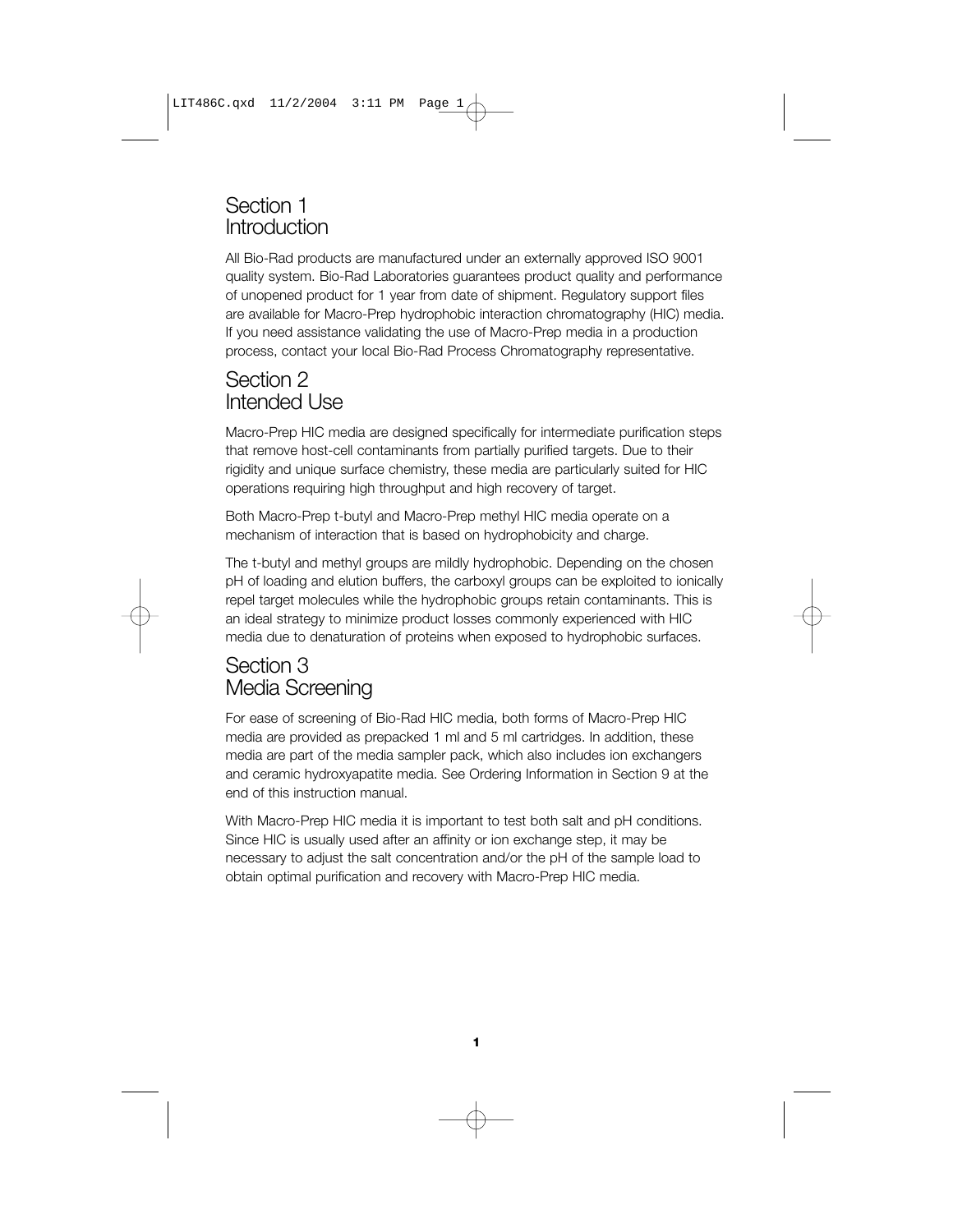### Section 4 Technical Specifications and Characteristics

Macro-Prep t-butyl and Macro-Prep methyl media are based on rigid, epoxyactivated methacrylate beads derivatized with t-butyl or methyl groups, respectively, and carboxyl groups (Figure 1). These products are shipped as a slurry of 50% settled media in 20% ethanol. Table 1 lists the properties of the two media. The rigidity of these media allows high flow rates without bed compression (Figure 2). Testing in small laboratory-scale columns (10 mm in diameter x 100 mm in height) showed no bed compression at a pressure of 7 bar and a flow rate of 40 ml/min (3,000 cm/hr). This property of the media provides for high throughput during loading, column washing, equilibration, and cleaning.



Fig. 1. Macro-Prep HIC: Macro-Prep t-butyl contains t-butyl and carboxyl groups; Macro-Prep methyl contains methyl and carboxyl groups.



**Fig. 2.** Pressure vs. flow for Macro-Prep media. Media bed dimensions were 140 mm diameter by 250 mm length.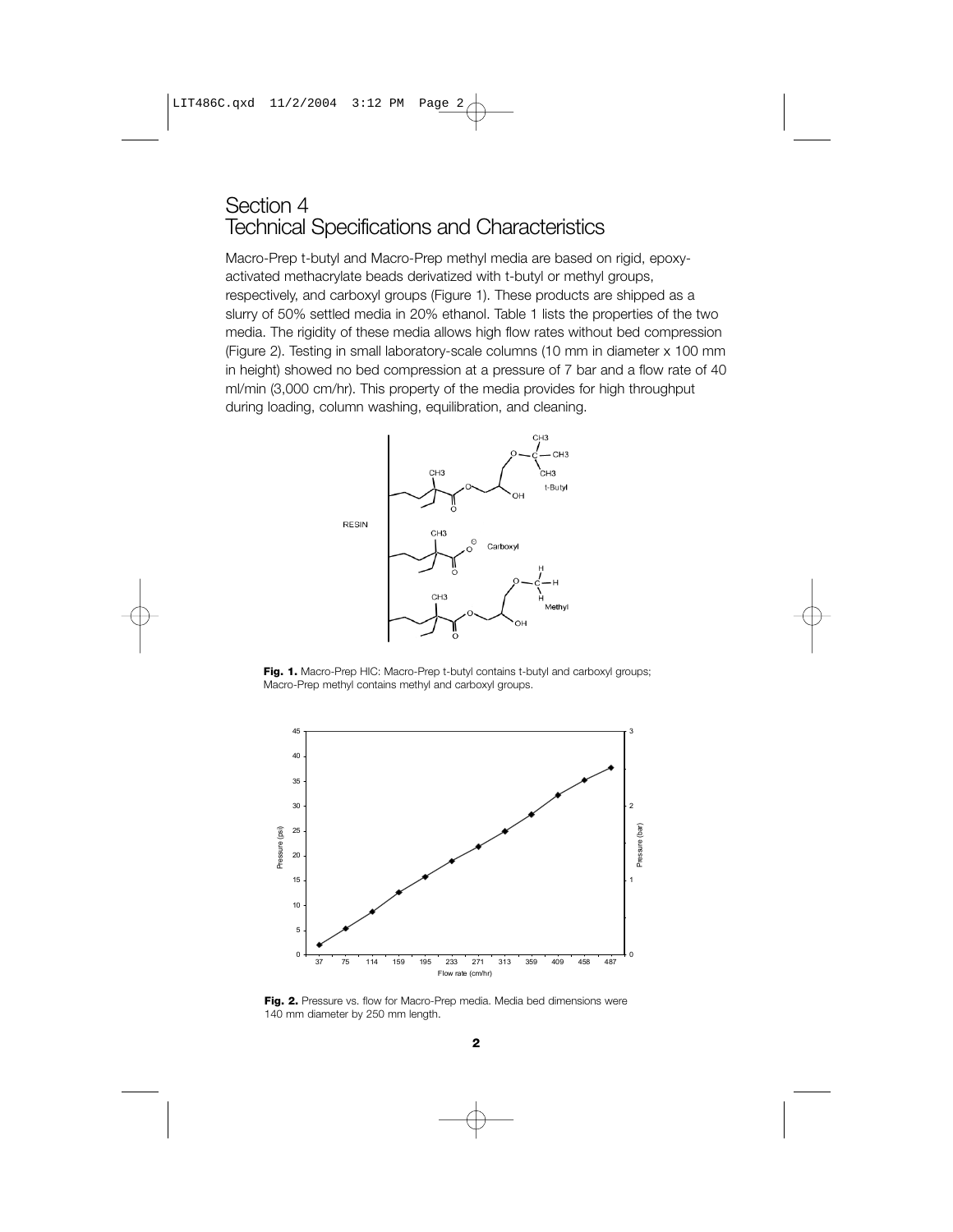#### **Table 1. Characteristics of Macro-Prep HIC Media**

Functional groups COO- and t-butyl COO- and methyl Ionic capacity Approximately 120 µeq/ml Approximately 120 µeq/ml Shipping counterion Cl<sup>-</sup> Cl<sup>-</sup> Cl<sup>-</sup> Hydrophobicity Mild Mild Median particle size  $(\mu m)$  50 50 pH stability 1–10 1–10 Autoclavability (121°C, 30 min) Yes Yes Shipping solution 20% ethanol 20% ethanol Working flow-rate range 100–600 cm/hr 100–600 cm/hr Sanitization 5 CV of 6 M guanidine-HCl, 5 CV of 6 M guanidine-HCl,

100 cm/hr 100 cm/hr or or 5 CV of of 1% acetic acid 5 CV of 1% acetic acid in 0.12 M phosphoric acid, in 0.12 M phosphoric acid, pH 1.5, 100 cm/hr pH 1.5, 100 cm/hr Storage at 4–40°C 20% ethanol 20% ethanol 20% ethanol or or 1% acetic acid in 0.12 M 1% acetic acid in 0.12 M phosphoric acid, pH 1.5 phosphoric acid, pH 1.5

#### **Macro-Prep t-Butyl Macro-Prep Methyl**

## Section 5 Preparation for Use

Macro-Prep HIC media are supplied fully hydrated in 20% ethanol as a 50% slurry. Small volumes of Macro-Prep HIC media are easily washed in a Büchner funnel with 4–5 column volumes (CV) of a low ionic strength buffer (<20 mM). For large process-scale volumes, pack the column in a low ionic strength buffer (<20 mM) or water and then rinse with at least 3 CV of the low ionic strength buffer or water before transferring to the high-salt buffer. Alternatively, decant the ethanol shipping solution and resuspend/decant 3–4 times in the low ionic strength buffer to be used for column packing.

## Section 6 Column Packing

Columns can be packed in different ways depending on the media and type of column and equipment to be used. Macro-Prep HIC media can be packed using pressure, flow, or suction packing methods. To pack highly efficient columns, it is recommended to use a 50% slurry. Some general guidelines for packing small and large columns are given below. Make sure to read and follow the instructions for the column to be used. If unsure about a particular column, call your local Bio-Rad Laboratories representative. Throughout this instruction, flow rate is expressed linearly in centimeters per hour (cm/hr). The relationship between linear and volumetric flow rate as delivered by a pump is:

Linear flow rate (cm/hr) X Cross-sectional area of the column (cm<sup>2</sup>) = Volumetric flow rate **Example:** 300 cm/hr in a 14 cm diameter column = 300 cm/hr  $\times \pi r^2$  or 300 cm/hr  $\times$ (3.14 X 72) cm2 or 46,158 cm3/hr or 769.3 ml/min*.*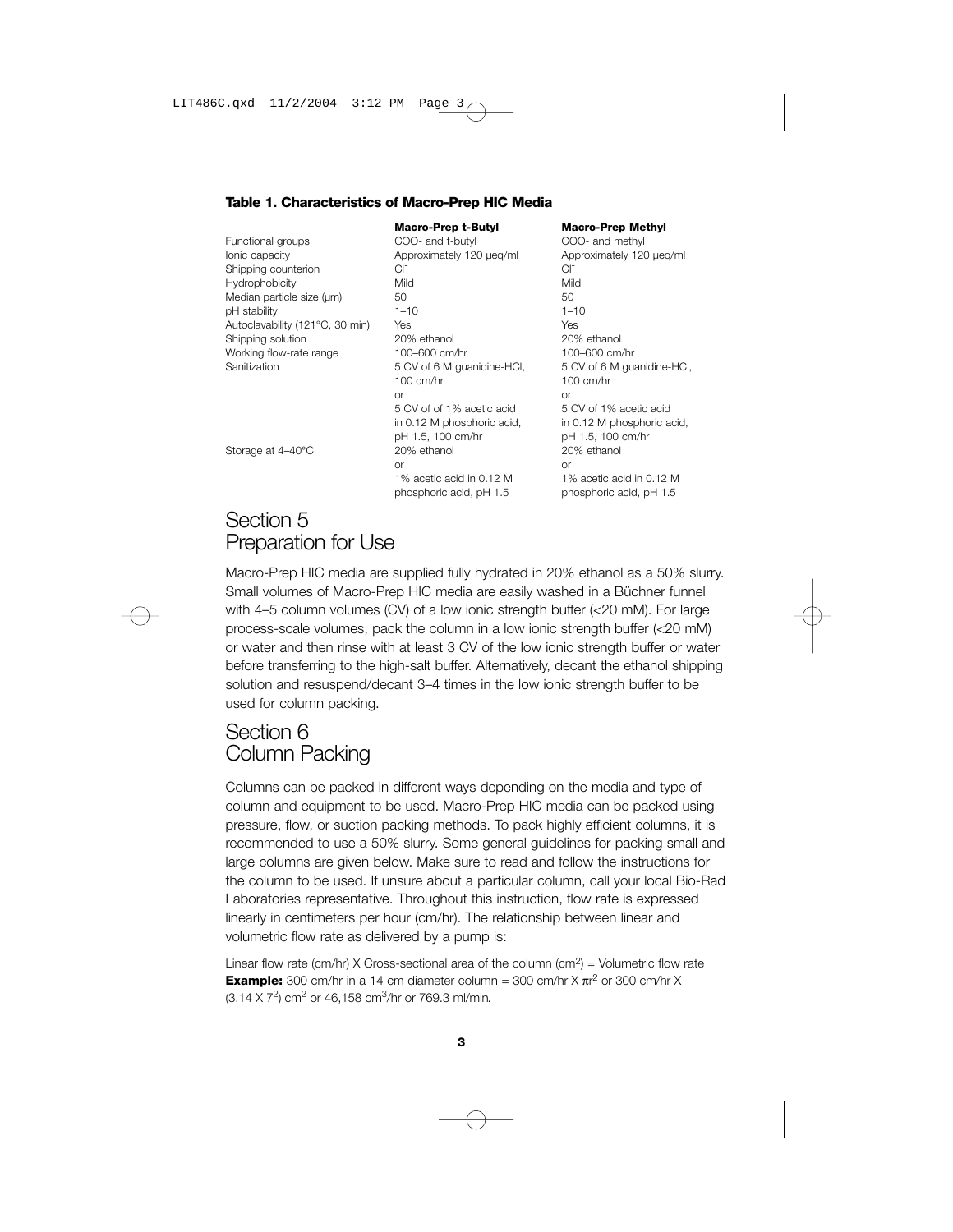#### **Packing Small Columns**

The following slurry packing method was designed to pack 25 ml of Macro-Prep HIC media into 5–15 mm ID, low- to medium-pressure lab columns. All buffers should be degassed prior to packing. Use a packing reservoir that holds ~100 ml.

- 1. Prepare degassed buffer or water to be used as the packing solution.
- 2. Macro-Prep is shipped as a 50% slurry, so measure 50 ml of suspended slurry into a 100 ml graduated cylinder. Allow the media to settle. Decant the shipping solution from the settled media.
- 3. Add 25–50 ml of degassed packing buffer to the media.
- 4. Seal the cylinder and rotate it to suspend the media. Caution: Do not mix with a magnetic stir bar, to avoid formation of small fines. Larger volumes of slurry may be mixed with an overhead stirrer at low to moderate speed.
- 5. Fill the column with approximately 2 cm of packing buffer. Pour all of the media slurry into the column with the packing reservoir attached.
- 6. Insert the column flow adaptor and start flow at ~100 cm/hr. Gradually increase the flow rate from 100 cm/hr to the flow rate at which the maximum allowable pressure for the column is reached, or to the flow rate at which the maximum pressure for Macro-Prep is reached (7 bar or 102 psi). As the bed compresses with increasing flow rate, stop the flow and adjust the flow adaptor so it penetrates 1–2 mm into the media bed. Repeat the flow and adjustment cycle until the bed no longer compresses.
- 7. Attach the column to your chromatography system and purge with starting buffer at the maximum flow rate to be used during operation. You should not see any further bed compression. If you do, adjust the flow adaptor 1–2 mm into the media bed.
- 8. The column is now ready for use.

**Note:** For optimal long-term use, do not exceed 75% of the maximum pressure attained during the column packing.

#### **Packing Large Columns**

In large columns, Macro-Prep should be packed using a 50% slurry at constant pressure up to a maximum of 7 bar (102 psi). Pack with a constant flow rate that is approximately 25% greater than the anticipated maximum to be used during operation. Given the variety of industrial column hardware and packing skids, we recommend use of standard operating procedures for packing provided by the column vendor.

Bio-Rad EasyPack™ and GelTec™ columns are supplied with a movable piston. They are packed by pumping the packing solution through the media bed at constant pressure or flow.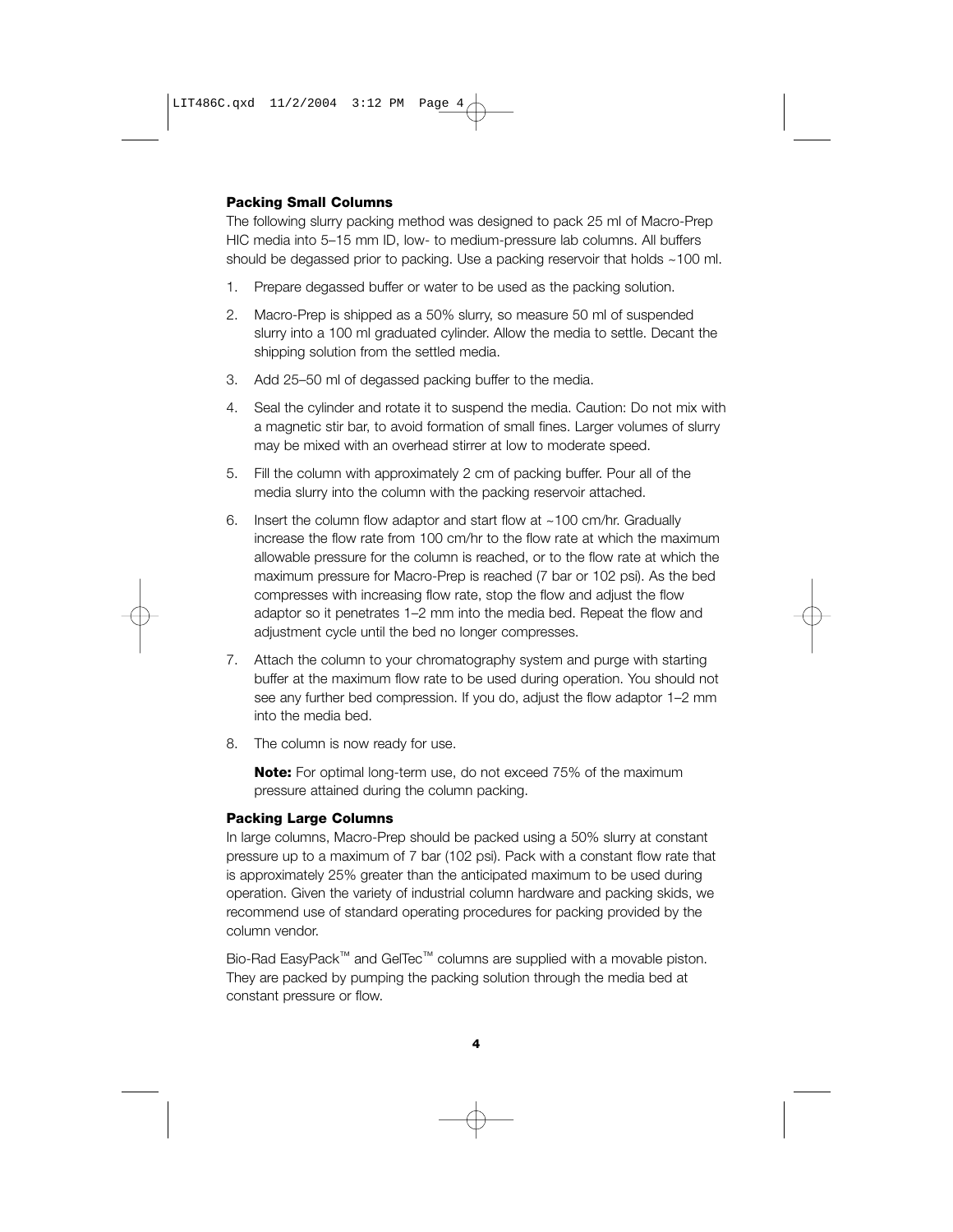- 1. Packing begins with preparation of the tubing and the column. Clean and rinse the column well with packing buffer before packing. The rinse is also used to displace air from the column and its exit tubing. Make sure there is no air trapped in the bottom flow cell. After removal of all the air from the bottom flow cell and exit tubing, leave about 2 cm of liquid in the bottom of the column. Close the outlet valve(s).
- 2. In a suitable container, mix the packing buffer with the media to form a 50% slurry.
- 3. Pour or pump the slurry into the column.
- 4. Insert the movable piston and lower it to the surface of the liquid, making sure no air is trapped under the piston.
- 5. Pressurize the inflatable seal to 2 bar (29 psi), so when lowering the piston into the slurry, the buffer exits the top of the column through the inlet line. Be sure the inlet line is completely filled with packing buffer to avoid air being pumped back into the column.
- 6. Connect a pump and a pressure gauge, open all inlet and outlet valves, and start packing at constant flow rate or pressure. Keep the flow rate or pressure constant throughout the packing. Check the pressure at the column inlet. Do not exceed the pressure limit of column or media.
- 7. Lower the piston as the bed compresses.
- 8. When the media bed no longer compresses, mark the bed height on the column tube, close the outlet valve, and stop the pump. The bed will start to expand in the column.
- 9. Lower the piston to within 1 cm of the surface of the media bed. Fully inflate the seal (4 bar), start the pump, open the valves, and continue packing.
- 10. Repeat steps 8 and 9 until there is a maximum of 1 cm between media bed surface and piston when the media bed is stable.
- 11. Close the bottom valve, stop the pump, disconnect the column inlet, and lower the piston to the gel bed surface. The column is ready for testing of column packing efficiency.

## Section 7 Column Packing Evaluation

To check the packing efficiency and to monitor the column's status over time, packing efficiency and asymmetry should be tested immediately after packing and at regular intervals to ensure reproducible performance. The values to be determined for the packed column are the height equivalent theoretical plate (HETP), number of theoretical plates (N), and the asymmetry factor (A<sub>c</sub>). The method used involves applying a test sample of a low molecular weight substance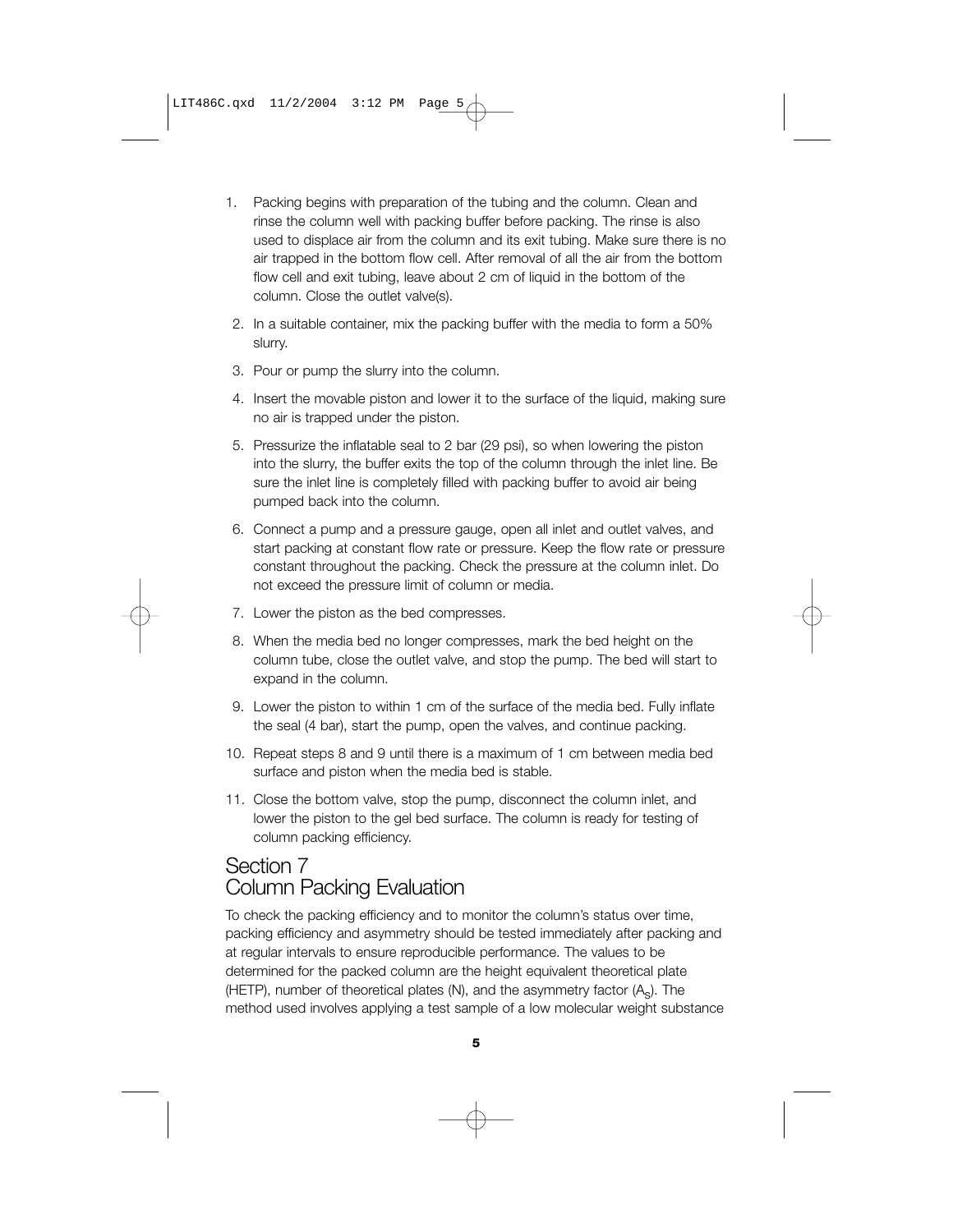that has no interaction with the media, e.g., 2 M NaCl. When using salt as the test substance, use a concentration of 2 M NaCl in water with 0.5 M NaCl in water as the elution buffer. Concentrated buffer solutions, e.g., 10x buffer concentrate, is also used. HETP varies depending on the test conditions. Since it is used as a reference value, it is important to keep conditions and equipment constant so results can be compared over time. Changes in solute, solvent, elution buffer, sample volume, flow rate, flow path, temperature, etc. influence results. For optimal results, ensure that the sample volume does not exceed 2.5% of the column volume, and maintain the flow rate between 75 and 150 cm/hr. If an acceptance limit is defined in relation to column performance, the column HETP and/or calculated plate number, N, can be used as acceptance criteria for column use.

If a UV absorbing substance is used as the test sample, use a UV absorbance monitor set at 280 nm. If 2 M NaCl is the probe, use a conductivity monitor; the elution buffer should be 500 mM NaCl. Apply the sample as close to the column inlet as possible to avoid dilution in the tubing and piping leading up to the column inlet. Calculate HETP and the number of theoretical plates (N) as follows:

 $HFTP = 1/N$  $N = 5.54(V_e/W_{1/2h})^2$ 

 $L =$  Bed height (cm)  $N =$  Number of theoretical plates  $V_{\alpha}$  = Peak elution volume or time  $W_{1/6h}$  = Peak width at peak's half height in volume or time  $V_{\alpha}$  and  $W_{1/2h}$  should always be the same units



Fig. 3. A simulated chromatography profile from which HETP and A<sub>s</sub> values are calculated.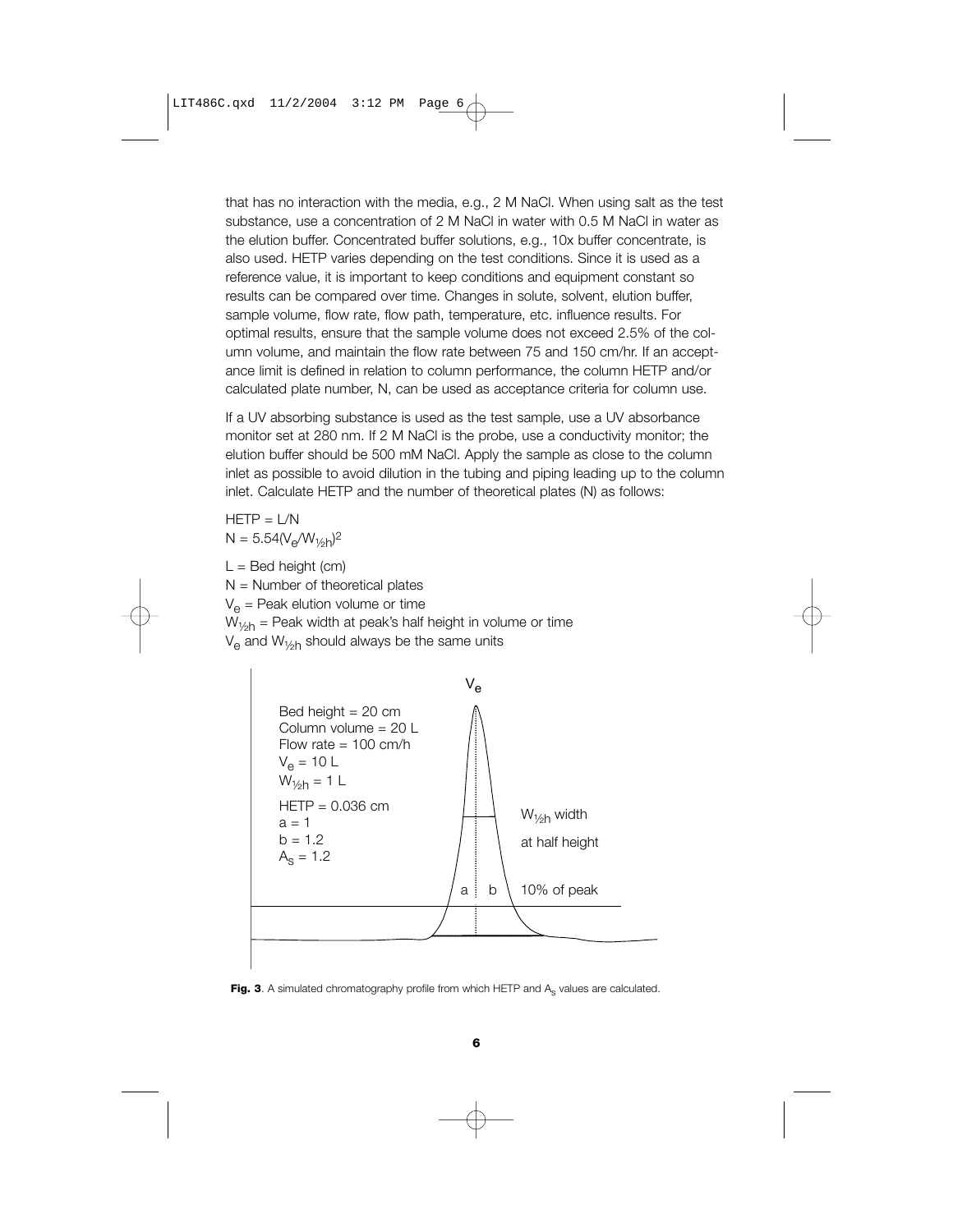Peaks should be symmetrical. The best achievable asymmetry factor is 1. Values of 0.8 to 1.8 are excellent for large columns >30 cm in diameter. If functional performance is acceptable, A<sub>s</sub> factors more distant from 1 put less demand on the column packing procedure in production. A change in the shape of the peak is usually the first indication of deteriorating performance. Peak asymmetry factor calculation:

#### $A<sub>s</sub> = b/a$

 $a$  = Front section of peak width at 10% of peak height bisected by line denoting  $V_a$ .  $b =$  Latter section of peak width at 10% of peak height bisected by line denoting  $V_{e}$ .

## Section 8 Operation and Maintenance

Macro-Prep media were designed to remove trace contaminants while operating at high throughput. Macro-Prep media should be run at the highest linear velocities and loading capacities while staying within the pressure limits of the column and chromatography system. For flow-through mode, a linear flow rate of 300 cm/hr in a 20 cm bed is a reasonable starting point. If the product is being retained on the Macro-Prep, flow rates of 100–200 cm/hr are recommended. Optimization can be achieved by changing the pH, the ionic strength, or additives in the elution buffer.

All buffers commonly used for cation exchange chromatography can be used with Macro-Prep HIC media (see Table 2).

| <b>Buffer</b> | <b>Useful pH Range</b> |
|---------------|------------------------|
| Citric acid   | $2.6 - 3.6$            |
| Lactic acid   | $3.6 - 4.3$            |
| Formic acid   | $3.8 - 4.3$            |
| Acetic acid   | $4.8 - 5.2$            |
| <b>MFS</b>    | 5.5–6.7                |
| <b>PIPES</b>  | $6.1 - 7.5$            |
| <b>MOPS</b>   | $6.5 - 7.9$            |
| Phosphate     | $6.7 - 7.6$            |
| <b>Bicine</b> | $8.2 - 8.7$            |
| <b>HEPES</b>  | 6.8-8.2                |
| <b>TES</b>    | 6.8-8.2                |
| Tricine       | $7.4 - 8.8$            |

#### **Table 2. Common Buffers for Macro-Prep HIC.**

#### **Column Equilibration**

Higher salt concentrations are used to enhance hydrophobic interactions. Normally, a column is equilibrated in a high-salt buffer, and the sample is loaded onto the column at the same pH and salt concentration. At small scale, the following salts are commonly used: ammonium sulfate  $(*p*H 8)$ , 1 M solutions of sodium sulfate, sodium chloride, potassium chloride, or sodium citrate. At larger scale, sodium citrate is a very practical salt. This salt can function as both a buffer and a salt during HIC. Lower molar quantities are required to reach specific ionic concentrations and the somewhat hydrophobic nature of the citrate ion often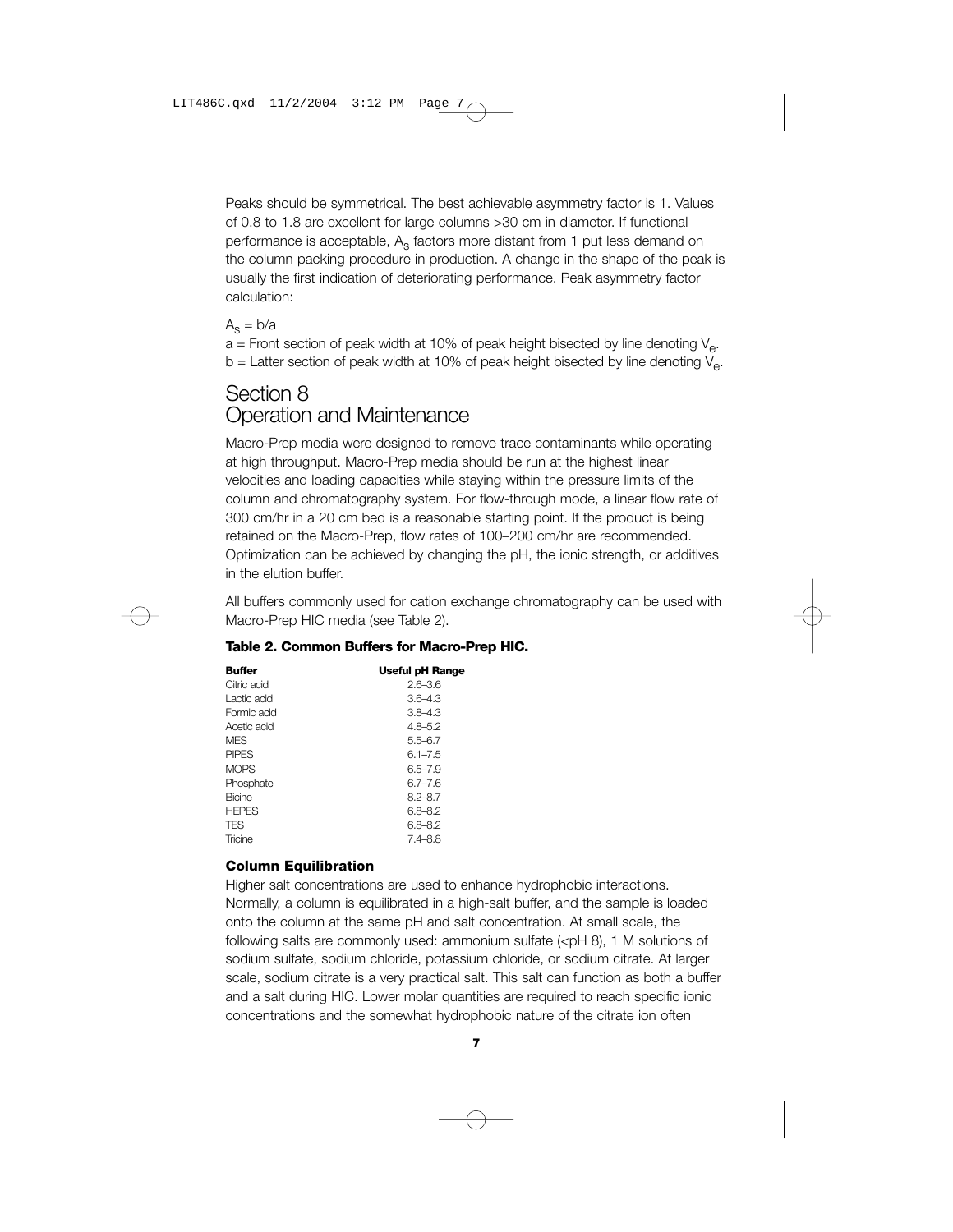minimizes product loss due to overly strong product interaction with the media. If the target molecule is in the flow-through, sodium citrate is often used at concentrations of 500–600 mM for loading.

#### **Sample Preparation**

Adjust salt concentration and pH as necessary for desired binding of target or contaminants. This is best done by mixing the correct amount of liquid concentrate of salt into the sample load and then adjusting the pH.

#### **Sample Load and Adsorption**

The sample load is determined empirically by loading and evaluating breakthrough of target or contaminants. Since HIC is an adsorption technique, the sample volume is not a critical factor. Large volumes of very dilute feed such as cell culture supernatant and clarified lysates can be loaded onto the media without prior concentration. If the salt concentration of the sample load is lower than what is used to equilibrate the column before loading, the protein of interest can show low binding capacities, or can begin to elute from the column with unwanted contaminants.

#### **Wash through**

After loading of the column, follow with 2 to 3 CV of the high ionic strength buffer. This will wash out any unbound materials.

#### **Elution**

Elute target molecules with either a step or linear gradient. Usually, the salt concentration at which the desired product binds is predetermined at small scale. With this knowledge, the pH and salt concentration used in wash-through are adjusted to eliminate the maximum amount of contamination before starting elution of the target.

#### **Regeneration**

After each run, the packed bed should be washed with 3–5 CV of a low ionic strength buffer such as 20 mM sodium citrate or 20 mM HEPES. This is followed with 3–5 CV of water. If contamination remains, wash with 2–3 CV of 0.12 M phosphoric acid in 1% acetic acid, pH 1.5. For very difficult cleaning, follow the acid wash with a combination of nonionic detergents and then 30–70% ethanol.

#### **Cleaning-in-Place (CIP)**

If a column no longer yields reproducible results, the media may require a thorough CIP to remove strongly bound contaminants. Acceptable CIP agents include 25% acetic acid, 8 M urea, 1% Triton X-100, 70% ethanol, 30% isopropyl alcohol, 1 N HCl, and 6 M guanidine-HCl. Cleaning with NaOH is not recommended because the t-butyl and methyl groups are cleaved from the media under strongly basic conditions. If it is absolutely necessary to use NaOH, use 0.1 N for 1 hr, and then wash immediately with a low pH, high-salt buffer such as 600 mM sodium citrate, pH 5.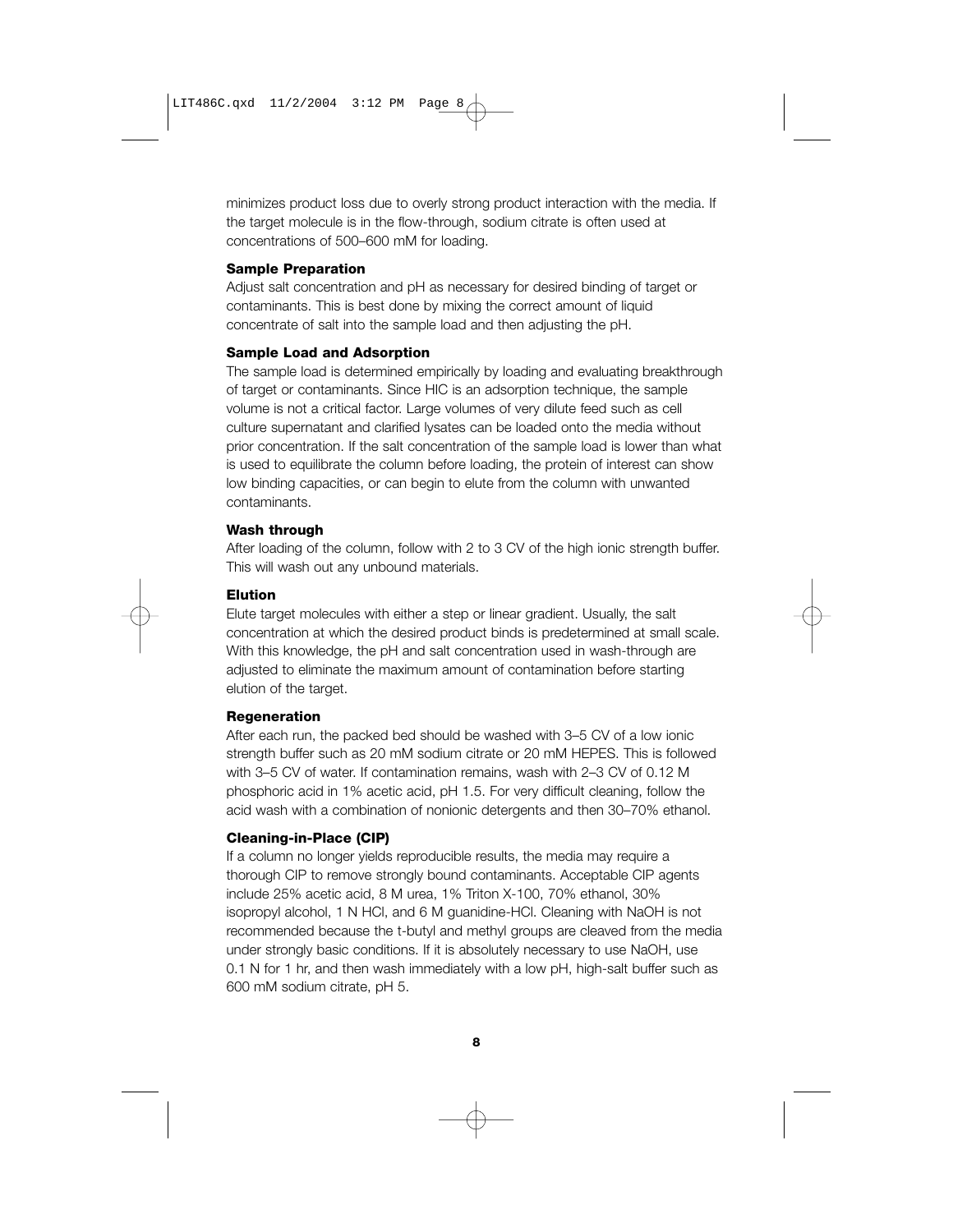#### **Sanitization and Long Term Storage**

Sanitization is the reduction of bioburden, i.e. microorganisms and spores in the column. Before long-term storage, Macro-Prep HIC media should be cleaned and sanitized.

#### Procedure:

Cleaning: After elution, clean the column with 8 CV of 1% acetic acid in 0.12 M phosphoric acid, pH 1.5, <100 cm/hr. If not satisfactorily cleaned, continue to wash with 5 CV of 6 M guanidine-HCl, <100 cm/hr. If still not clean, wash the column with 5 CV of 20% ethanol, <100 cm/hr.

To sanitize and store: Wash the column with 5 CV of 1% acetic acid in 0.12 M phosphoric acid, pH 1.5. Store the column at 4–40°C.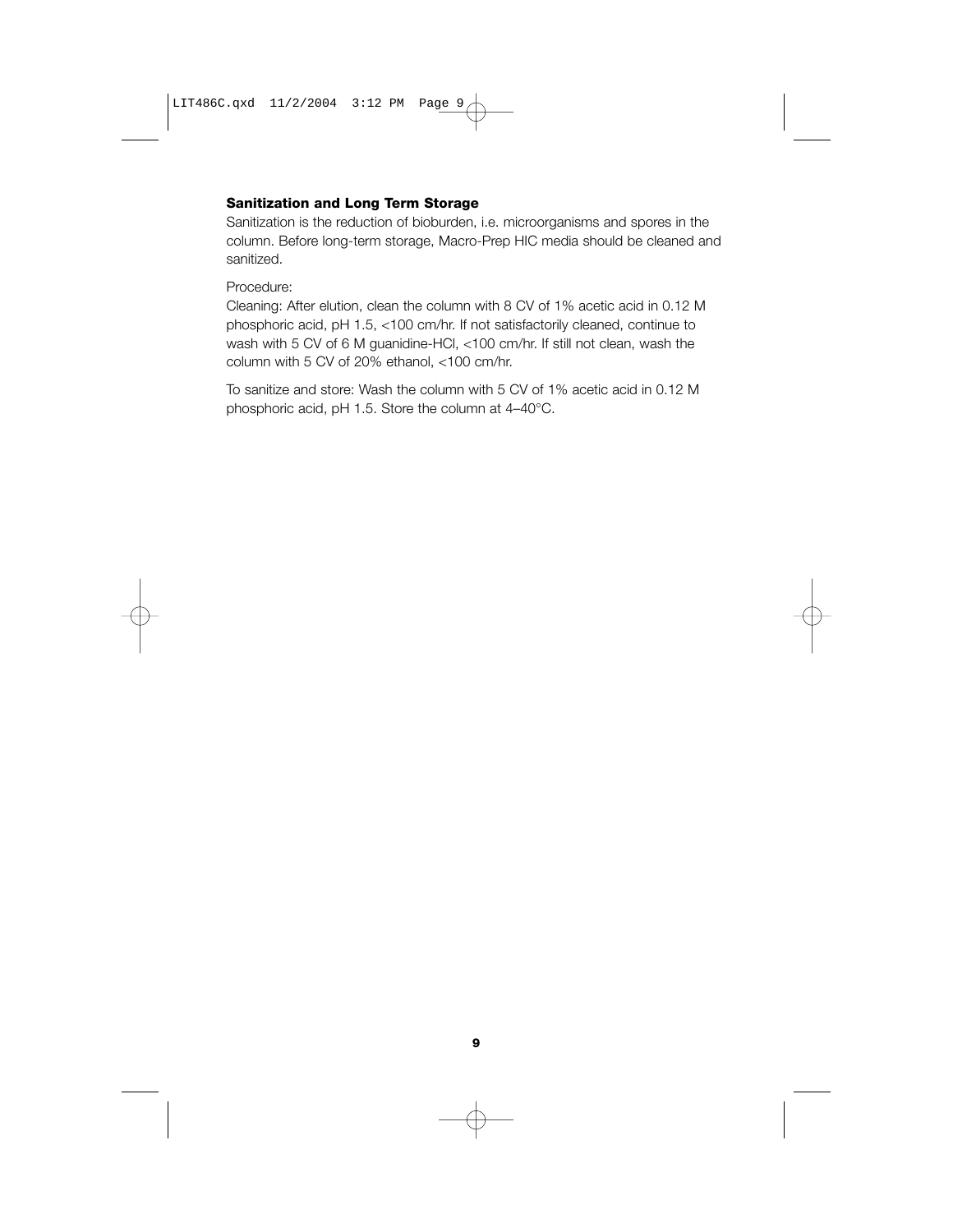### Section 9 Ordering Information

Macro-Prep HIC media are available in a variety of package sizes, as prepacked Econo-Pac® cartridges for easy testing and small-scale purifications, and in the media sampler pack.

#### **Macro-Prep Methyl Products**

| Catalog # | Description                                                  |
|-----------|--------------------------------------------------------------|
| 158-0080  | Macro-Prep Methyl HIC Support, 25 ml                         |
| 156-0080  | Macro-Prep Methyl HIC Support, 100 ml                        |
| 156-0081  | Macro-Prep Methyl HIC Support, 500 ml                        |
| 156-0082  | Macro-Prep Methyl HIC Support, 5 L                           |
| 156-0083  | Macro-Prep Methyl HIC Support, 10 L                          |
| 732-0051  | Macro-Prep Methyl HIC Support, 1 x 5 ml Econo-Pac cartridge  |
| 732-0053  | Macro-Prep Methyl HIC Support, 5 x 1 ml Econo-Pac cartridges |
| 732-0055  | Macro-Prep Methyl HIC Support, 5 x 5 ml Econo-Pac cartridges |
| 158-0100  | Media Sampler Pack, contains one 25 ml bottle each of        |
|           | UNOsphere™ Q and S ion exchangers, Macro-Prep methyl and     |
|           | t-butyl media, and Macro-Prep High Q, High S, DEAE, and CM   |
|           | ion exchangers, one 10 g bottle each of CHT™ ceramic         |
|           | hydroxyapatite types I and II                                |
|           |                                                              |

#### **Macro-Prep t-Butyl Products**

| Catalog # | Description                                                   |
|-----------|---------------------------------------------------------------|
| 158-0090  | Macro-Prep t-Butyl HIC Support, 25 ml                         |
| 156-0090  | Macro-Prep t-Butyl HIC Support, 100 ml                        |
| 156-0091  | Macro-Prep t-Butyl HIC Support, 500 ml                        |
| 156-0092  | Macro-Prep t-Butyl HIC Support, 5 L                           |
| 156-0093  | Macro-Prep t-Butyl HIC Support, 10 L                          |
| 732-0056  | Macro-Prep t-Butyl HIC Support, 1 x 5 ml Econo-Pac cartridge  |
| 732-0057  | Macro-Prep t-Butyl HIC Support, 5 x 5 ml Econo-Pac cartridges |
| 732-0058  | Macro-Prep t-Butyl HIC Support, 5 x 1 ml Econo-Pac cartridges |
| 158-0100  | Media Sampler Pack, as described above                        |
|           |                                                               |

Ask your representative for pricing details, larger volumes, and special packaging.

Triton is a trademark of Union Carbide Chemicals & Plastics Technology Corporation.